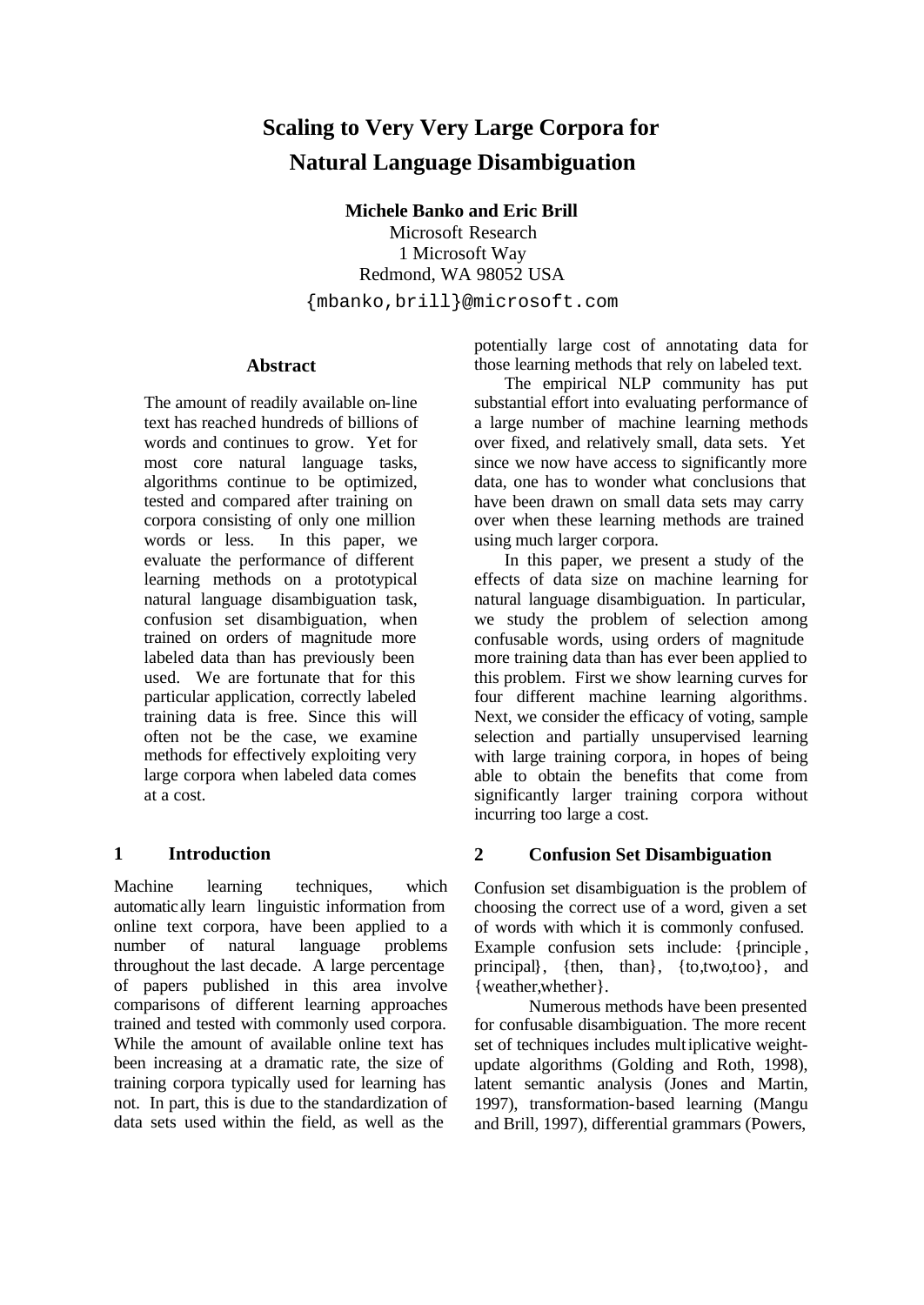1997), decision lists (Yarowsky, 1994), and a variety of Bayesian classifiers (Gale et al., 1993, Golding, 1995, Golding and Schabes, 1996). In all of these approaches, the problem is formulated as follows: Given a specific confusion set (e.g. {to,two,too}), all occurrences of confusion set members in the test set are replaced by a marker; everywhere the system sees this marker, it must decide which member of the confusion set to choose.

Confusion set disambiguation is one of a class of natural language problems involving disambiguation from a relatively small set of alternatives based upon the string context in which the ambiguity site appears. Other such problems include word sense disambiguation, part of speech tagging and some formulations of phrasal chunking. One advantageous aspect of confusion set disambiguation, which allows us to study the effects of large data sets on performance, is that labeled training data is essentially free, since the correct answer is surface apparent in any collection of reasonably well-edited text.

#### **3 Learning Curve Expe riments**

This work was partially motivated by the desire to develop an improved grammar checker. Given a fixed amount of time, we considered what would be the most effective way to focus our efforts in order to attain the greatest performance improvement. Some possibilities included modifying standard learning algorithms, exploring new learning techniques, and using more sophisticated features. Before exploring these somewhat expensive paths, we decided to first see what happened if we simply trained an existing method with much more data. This led to the exploration of learning curves for various machine learning algorithms: winnow<sup>1</sup>, perceptron, naïve Bayes, and a very simple memory-based learner. For the first three learners, we used the standard collection of features employed for this problem: the set of words within a window of the target word, and collocations containing words and/or parts of

 1 Thanks to Dan Roth for making both Winnow and Perceptron available.

speech. The memory-based learner used only the word before and word after as features.



Figure 1. Learning Curves for Confusion Set Disambiguation

We collected a 1-billion-word training corpus from a variety of English texts, including news articles, scientific abstracts, government transcripts, literature and other varied forms of prose. This training corpus is three orders of magnitude greater than the largest training corpus previously used for this problem. We used 1 million words of Wall Street Journal text as our test set, and no data from the Wall Street Journal was used when constructing the training corpus. Each learner was trained at several cutoff points in the training corpus, i.e. the first one million words, the first five million words, and so on, until all one billion words were used for training. In order to avoid training biases that may result from merely concatenating the different data sources to form a larger training corpus, we constructed each consecutive training corpus by probabilistically sampling sentences from the different sources weighted by the size of each source.

In Figure 1, we show learning curves for each learner, up to one billion words of training data. Each point in the graph is the average performance over ten confusion sets for that size training corpus. Note that the curves appear to be log-linear even out to one billion words.

Of course for many problems, additional training data has a non-zero cost. However,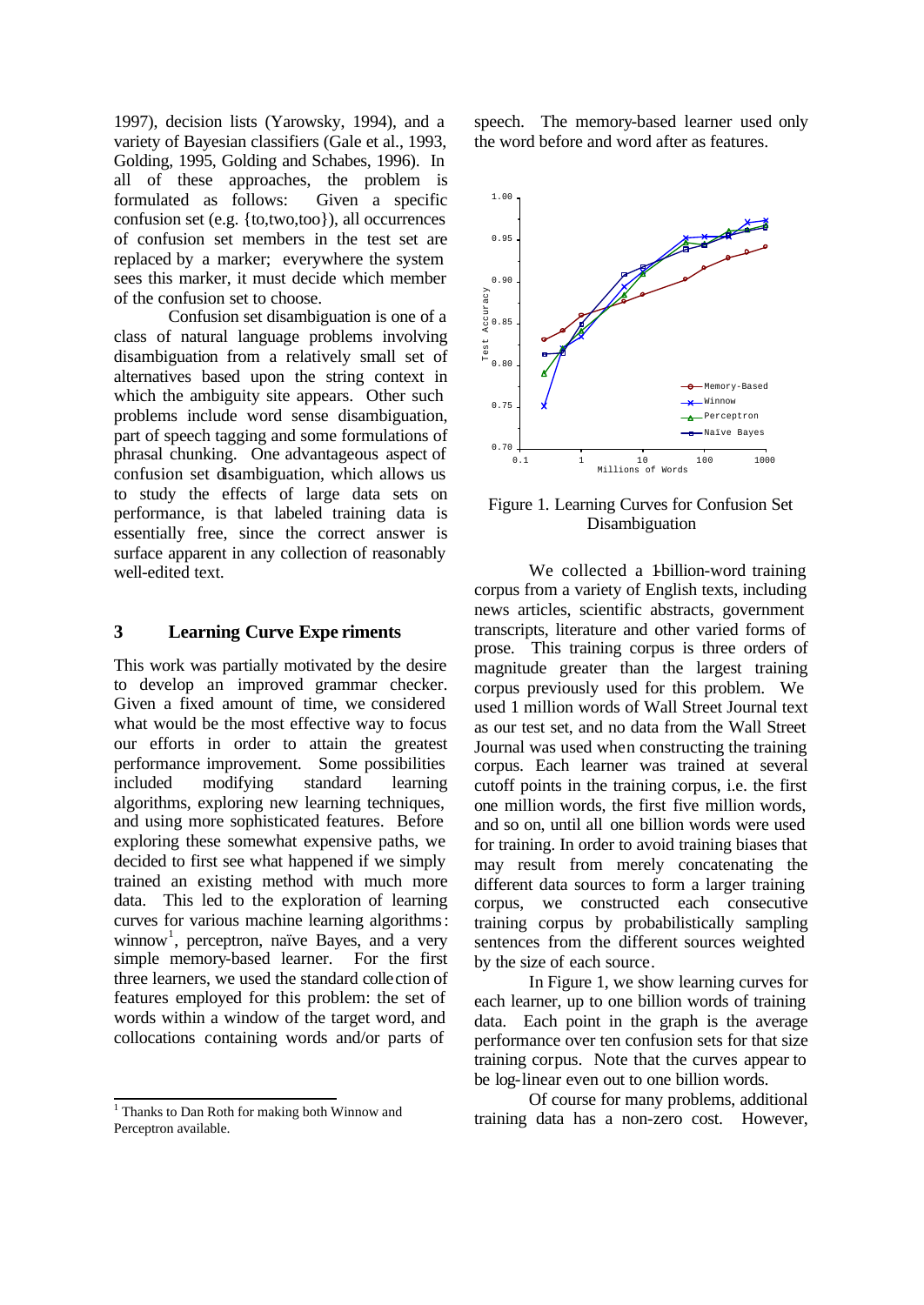these results suggest that we may want to reconsider the trade-off between spending time and money on algorithm development versus spending it on corpus development. At least for the problem of confusable disambiguation, none of the learners tested is close to asymptoting in performance at the training corpus size commonly employed by the field.

Such gains in accuracy, however, do not come for free. Figure 2 shows the size of learned representations as a function of training data size. For some applications, this is not necessarily a concern. But for others, where space comes at a premium, obtaining the gains that come with a billion words of training data may not be viable without an effort made to compress information. In such cases, one could look at numerous methods for compressing data (e.g. Dagan and Engleson, 1995, Weng, et al, 1998).

## **4 The Efficacy of Voting**

Voting has proven to be an effective technique for improving classifier accuracy for many applications, including part-of-speech tagging (van Halteren, et al, 1998), parsing (Henderson and Brill, 1999), and word sense disambiguation (Pederson, 2000). By training a set of classifiers on a single training corpus and then combining their outputs in classification, it is often possible to achieve a target accuracy with less labeled training data than would be needed if only one classifier was being used. Voting can be effective in reducing both the bias of a particular training corpus and the bias of a specific learner. When a training corpus is very small, there is much more room for these biases to surface and therefore for voting to be effective. But does voting still offer performance gains when classifiers are trained on much larger corpora?

The complementarity between two learners was defined by Brill and Wu (1998) in order to quantify the percentage of time when one system is wrong, that another system is correct, and therefore providing an upper bound on combination accuracy. As training size increases significantly, we would expect complementarity between classifiers to decrease. This is due in part to the fact that a larger training corpus will reduce the data set variance and any bias arising from this. Also, some of

the differences between classifiers might be due to how they handle a sparse training set.



Figure 2. Representation Size vs. Training Corpus Size

As a result of comparing a sample of two learners as a function of increasingly large training sets, we see in Table 1 that complementarity does indeed decrease as training size increases.

|        | Training Size (words) Complementarity $(L1, L2)$ |
|--------|--------------------------------------------------|
|        | 0.2612                                           |
| 10'    | 0.2410                                           |
| $10^8$ | 0.1759                                           |
| $10^9$ | 0.1612                                           |

Table 1. Complementarity

Next we tested whether this decrease in complementarity meant that voting loses its effectiveness as the training set increases. To examine the impact of voting when using a significantly larger training corpus, we ran 3 out of the 4 learners on our set of 10 confusable pairs, excluding the memory-based learner. Voting was done by combining the normalized score each learner assigned to a classification choice. In Figure 3, we show the accuracy obtained from voting, along with the single best learner accuracy at each training set size. We see that for very small corpora, voting is beneficial, resulting in better performance than any single classifier. Beyond 1 million words, little is gained by voting, and indeed on the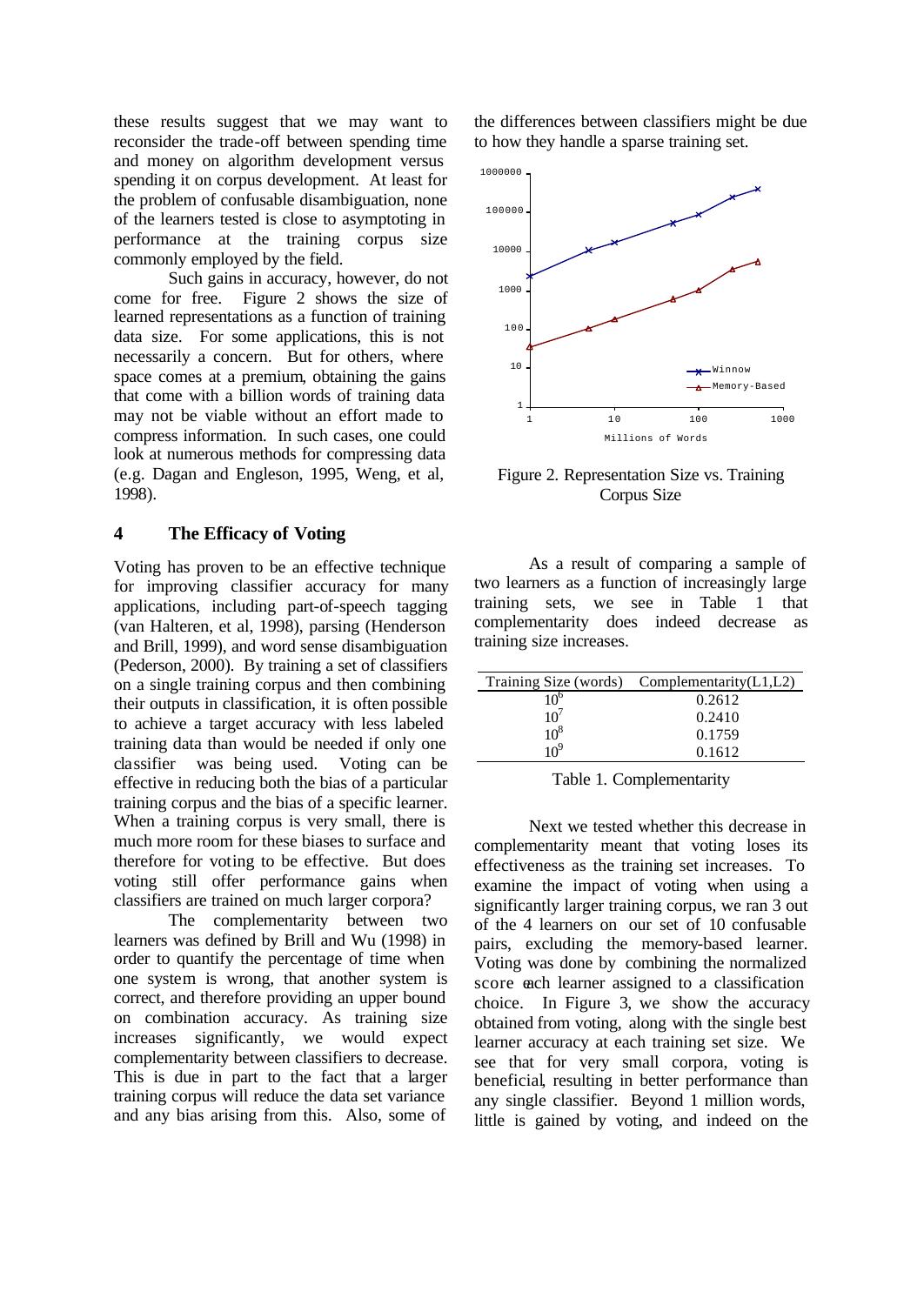largest training sets voting actually hurts accuracy.



Figure 3. Voting Among Classifiers

## **5 When Annotated Data Is Not Free**

While the observation that learning curves are not asymptoting even with orders of magnitude more training data than is currently used is very exciting, this result may have somewhat limited ramifications. Very few problems exist for which annotated data of this size is available for free. Surely we cannot reasonably expect that the manual annotation of one billion words along with corresponding parse trees will occur any time soon (but see (Banko and Brill 2001) for a discussion that this might not be completely infeasible). Despite this pitfall, there are techniques one can use to try to obtain the benefits of considerably larger training corpora without incurring significant additional costs. In the sections that follow, we study two such solutions: active learning and unsupervised learning.

## **5.1 Active Learning**

Active learning involves intelligently selecting a portion of samples for annotation from a pool of as-yet unannotated training samples. Not all samples in a training set are equally useful. By concentrating human annotation efforts on the samples of greatest utility to the machine learning algorithm, it may be possible to attain better performance for a fixed annotation cost than if samples were chosen randomly for human annotation.

Most active learning approaches work by first training a seed learner (or family of learners) and then running the learner(s) over a set of unlabeled samples. A sample is presumed to be more useful for training the more uncertain its classification label is. Uncertainty can be judged by the relative weights assigned to different labels by a single classifier (Lewis and Catlett, 1994). Another approach, committee-based sampling, first creates a committee of classifie rs and then judges classification uncertainty according to how much the learners differ among label assignments. For example, Dagan and Engelson (1995) describe a committee-based sampling technique where a part of speech tagger is trained using an annotated seed corpus. A family of taggers is then generated by randomly permuting the tagger probabilities, and the disparity among tags output by the committee members is used as a measure of classification uncertainty. Sentences for human annotation are drawn, biased to prefer those containing high uncertainty instances.

While active learning has been shown to work for a number of tasks, the majority of active learning experiments in natural language processing have been conducted using very small seed corpora and sets of unlabeled examples. Therefore, we wish to explore situations where we have, or can afford, a nonnegligible sized training corpus (such as for part-of-speech tagging) and have access to very large amounts of unlabeled data.

We can use bagging (Breiman, 1996), a technique for generating a committee of classifiers, to assess the label uncertainty of a potential training instance. With bagging, a variant of the original training set is constructed by randomly sampling sentences with replacement from the source training set in order to produce N new training sets of size equal to the original. After the N models have been trained and run on the same test set, their classifications for each test sentence can be compared for classification agreement. The higher the disagreement between classifiers, the more useful it would be to have an instance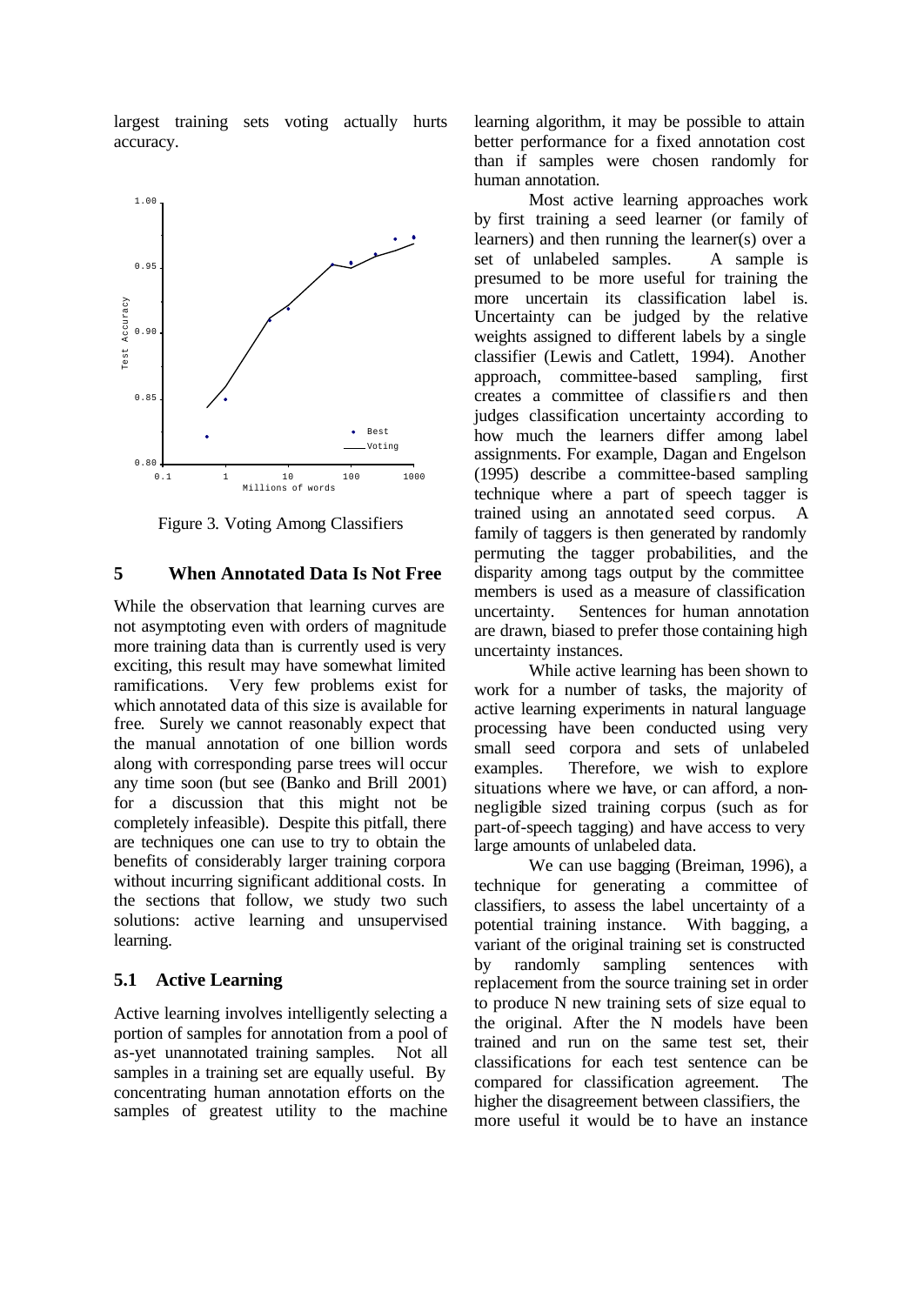

Figure 4. Active Learning with Large Corpora

manually labeled.

We used the naïve Bayes classifier, creating 10 classifiers each trained on bags generated from an initial one million words of labeled training data. We present the active learning algorithm we used below.

Initialize: Training data consists of X words correctly labeled

Iterate :

- 1) Generate a committee of classifiers using bagging on the training set
- 2) Run the committee on unlabeled portion of the training set
- 3) Choose M instances from the unlabeled set for labeling - pick the M/2 with the greatest vote entropy and then pick another M/2 randomly – and add to training set

We initially tried selecting the M most uncertain examples, but this resulted in a sample too biased toward the difficult instances. Instead we pick half of our samples for annotation randomly and the other half from those whose labels we are most uncertain of, as judged by the entropy of the votes assigned to the instance by the committee. This is, in effect, biasing our sample toward instances the classifiers are most uncertain of.

We show the results from sample selection for confusion set disambiguation in Figure 4. The line labeled "sequential" shows test set accuracy achieved for different percentages of the one billion word training set, where training instances are taken at random. We ran three active learning experiments, increasing the size of the total unlabeled training corpus from which we can pick samples to be annotated. In all three cases, sample selection outperforms sequential sampling. At the endpoint of each training run in the graph, the same number of samples has been annotated for training. However, we see that the larger the pool of candidate instances for annotation is, the better the resulting accuracy. By increasing the pool of unlabeled training instances for active learning, we can improve accuracy with only a fixed additional annotation cost. Thus it is possible to benefit from the availability of extremely large corpora without incurring the full costs of annotation, training time, and representation size.

## **5.2 Weakly Supervised Learning**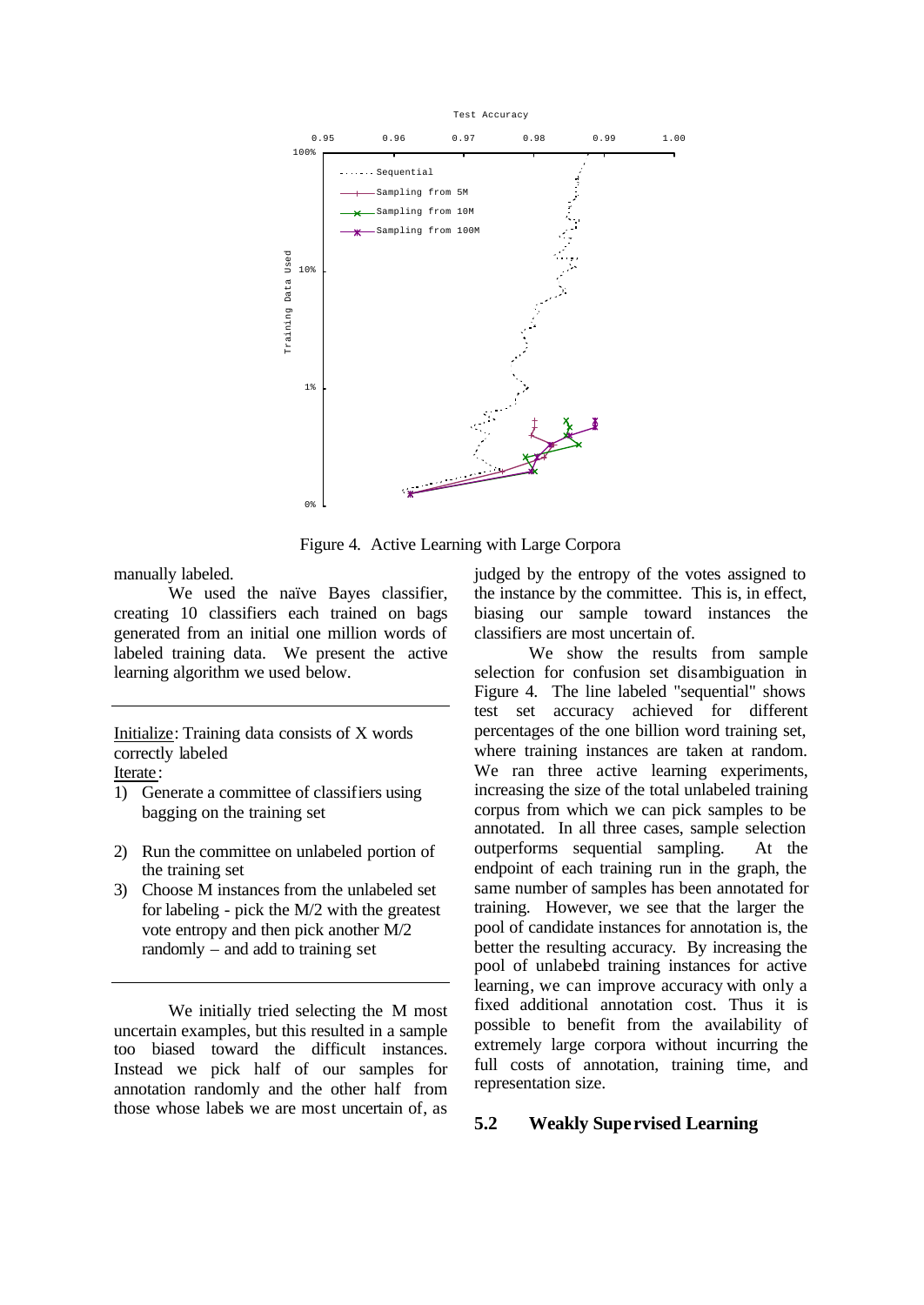While the previous section shows that we can benefit from substantially larger training corpora without needing significant additional manual annotation, it would be ideal if we could improve classification accuracy using only our seed annotated corpus and the large unlabeled corpus, without requiring any additional hand labeling. In this section we turn to unsupervised learning in an attempt to achieve this goal. Numerous approaches have been explored for exploiting situations where some amount of annotated data is available and a much larger amount of data exists unannotated, e.g. Marialdo's HMM part-of-speech tagger training (1994), Charniak's parser retraining experiment (1996), Yarowsky's seeds for word sense disambiguation (1995) and Nigam et al's (1998) topic classifier learned in part from unlabelled documents. A nice discussion of this general problem can be found in Mitchell (1999).

The question we want to answer is whether there is something to be gained by combining unsupervised and supervised learning when we scale up both the seed corpus and the unlabeled corpus significantly. We can again use a committee of bagged classifiers, this time for unsupervised learning. Whereas with active learning we want to choose the most uncertain instances for human annotation, with unsupervised learning we want to choose the instances that have the highest probability of being correct for automatic labeling and inclusion in our labeled training data.

In Table 2, we show the test set accuracy (averaged over the four most frequently occurring confusion pairs) as a function of the number of classifiers that agree upon the label of an instance. For this experiment, we trained a collection of 10 naïve Bayes classifiers, using bagging on a 1-millionword seed corpus. As can be seen, the greater the classifier agreement, the more likely it is that a test sample has been correctly labeled.

| Classifiers  | Test     |  |
|--------------|----------|--|
| In Agreement | Accuracy |  |
| 10           | 0.8734   |  |
| 9            | 0.6892   |  |
| 8            | 0.6286   |  |
| 7            | 0.6027   |  |
| 6            | 0.5497   |  |
| 5            | 0.5000   |  |
|              |          |  |

Table 2. Committee Agreement vs. Accuracy

Since the instances in which all bags agree have the highest probability of being correct, we attempted to automatically grow our labeled training set using the 1-million-word labeled seed corpus along with the collection of naïve Bayes classifiers described above. All instances from the remainder of the corpus on which all 10 classifiers agreed were selected, trusting the agreed-upon label. The classifiers were then retrained using the labeled seed corpus plus the new training material collected automatically during the previous step.

In Table 3 we show the results from these unsupervised learning experiments for two confusion sets. In both cases we gain from unsupervised training compared to using only the seed corpus, but only up to a point. At this point, test set accuracy begins to decline as additional training instances are automatically harvested. We are able to attain improvements in accuracy for free using unsupervised learning, but unlike our learning curve experiments using correctly labeled data, accuracy does not continue to improve with additional data.

| Dayes classifiers, using bagging on a 1-minum- |                    |                      |                  |                      |  |  |
|------------------------------------------------|--------------------|----------------------|------------------|----------------------|--|--|
|                                                | [then, than $\}$ ] |                      | {among, between} |                      |  |  |
|                                                | Test               | % Total              | Test             | % Total              |  |  |
|                                                | Accuracy           | <b>Training Data</b> | Accuracy         | <b>Training Data</b> |  |  |
| $106$ -wd labeled seed corpus                  | 0.9624             | 0.1                  | 0.8183           | 0.1                  |  |  |
| $seed+5x106$ wds, unsupervised                 | 0.9588             | 0.6                  | 0.8313           | 0.5                  |  |  |
| seed+ $10^7$ wds, unsupervised                 | 0.9620             | 1.2                  | 0.8335           | 1.0                  |  |  |
| seed+ $108$ wds, unsupervised                  | 0.9715             | 12.2                 | 0.8270           | 9.2                  |  |  |
| $seed + 5x108$ wds, unsupervised               | 0.9588             | 61.1                 | 0.8248           | 42.9                 |  |  |
| $109$ wds, supervised                          | 0.9878             | 100                  | 0.9021           | 100                  |  |  |

Table 3. Committee-Based Unsupervised Learning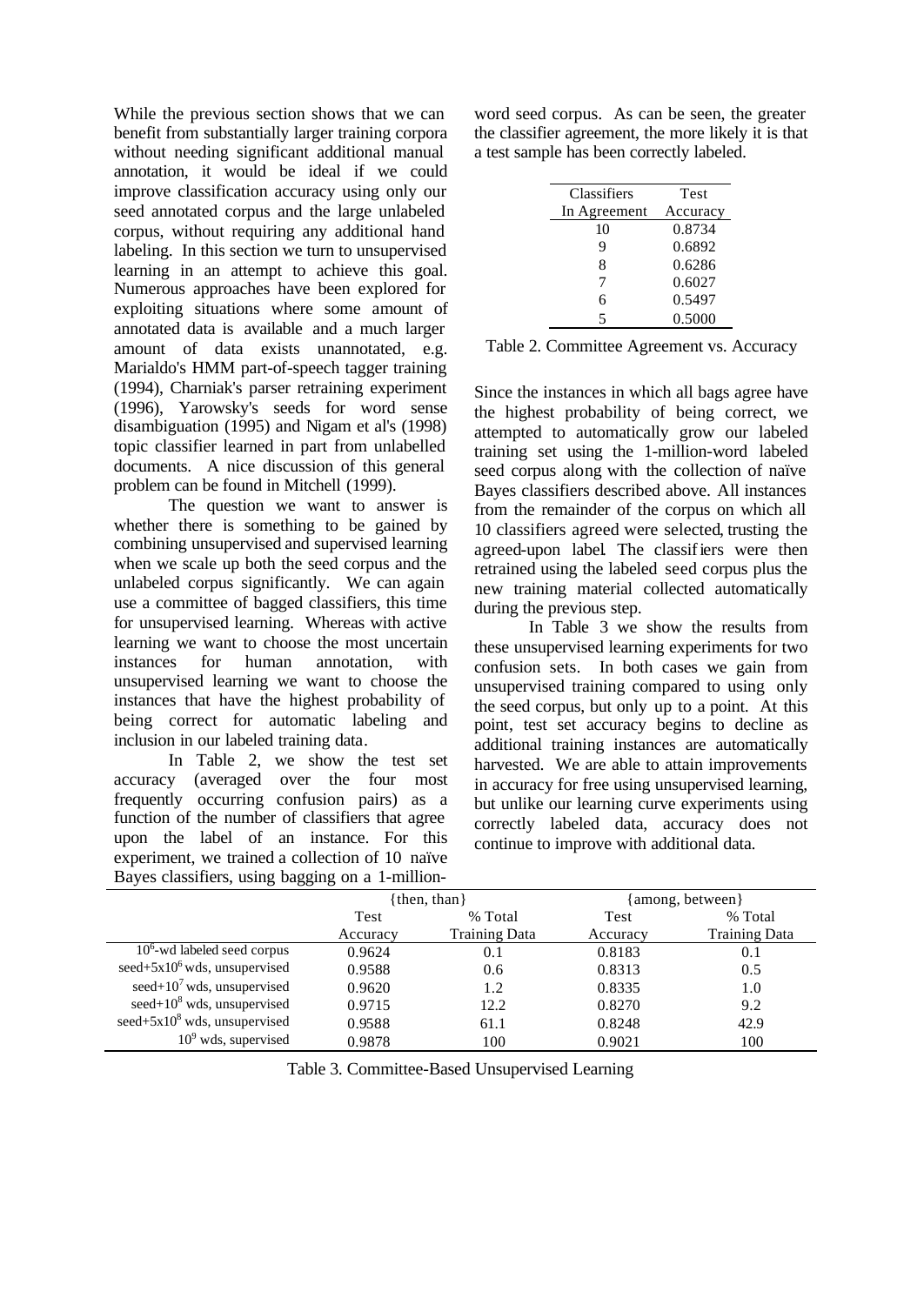Charniak (1996) ran an experiment in which he trained a parser on one million words of parsed data, ran the parser over an additional 30 million words, and used the resulting parses to reestimate model probabilities. Doing so gave a small improvement over just using the manually parsed data. We repeated this experiment with our data, and show the outcome in Table 4. Choosing only the labeled instances most likely to be correct as judged by a committee of classifiers results in higher accuracy than using all instances classified by a model trained with the labeled seed corpus.

|                | Unsupervised:    | Unsupervised:              |  |
|----------------|------------------|----------------------------|--|
|                | All Labels       | <b>Most Certain Labels</b> |  |
|                | {then, than}     |                            |  |
| $10'$ words    | 0.9524           | 0.9620                     |  |
| $10^8$ words   | 0.9588           | 0.9715                     |  |
| $5x108$ words  | 0.7604           | 0.9588                     |  |
|                | {among, between} |                            |  |
| $10'$ words    | 0.8259           | 0.8335                     |  |
| $10^8$ words   | 0.8259           | 0.8270                     |  |
| $5x10^8$ words | 0.5321           | 0.8248                     |  |

Table 4. Comparison of Unsupervised Learning Methods

In applying unsupervised learning to improve upon a seed-trained method, we consistently saw an improvement in performance followed by a decline. This is likely due to eventually having reached a point where the gains from additional training data are offset by the sample bias in mining these instances. It may be possible to combine active learning with unsupervised learning as a way to reduce this sample bias and gain the benefits of both approaches.

#### **6 Conclusions**

In this paper, we have looked into what happens when we begin to take advantage of the large amounts of text that are now readily available. We have shown that for a prototypical natural language classification task, the performance of learners can benefit significantly from much larger training sets. We have also shown that both active learning and unsupervised learning can be used to attain at least some of the advantage that comes with additional training data, while minimizing the cost of additional human annotation. We propose that a logical next step for the research community would be

to direct efforts towards increasing the size of annotated training collections, while deemphasizing the focus on comparing different learning techniques trained only on small training corpora. While it is encouraging that there is a vast amount of on-line text, much work remains to be done if we are to learn how best to exploit this resource to improve natural language processing.

## **References**

- Banko, M. and Brill, E. (2001). *Mitigating the Paucity of Data Problem*. Human Language Technology.
- Breiman L., (1996). *Bagging Predictors*, Machine Learning 24 123-140.
- Brill, E. and Wu, J. (1998). *Classifier combination for improved lexical disambiguation*. In Proceedings of the 17th International Conference on Computational Linguistics.
- Charniak, E. (1996). *Treebank Grammars*, Proceedings AAAI-96 , Menlo Park, Ca.
- Dagan, I. and Engelson, S. (1995). *Committee-based sampling for training probabilistic classifiers*. In Proc. ML-95, the 12th Int. Conf. on Machine Learning.
- Gale, W. A., Church, K. W., and Yarowsky, D. (1993). *A method for disambiguating word senses in a large corpus*. Computers and the Humanities, 26:415--439.
- Golding, A. R. (1995). *A Bayesian hybrid method for context-sensitive spelling correction*. In Proc. 3rd Workshop on Very Large Corpora, Boston, MA.
- Golding, A. R. and Roth, D.(1999), *A Winnow-Based Approach to Context-Sensitive Spelling Correction*. Machine Learning, 34:107--130.
- Golding, A. R. and Schabes, Y. (1996). *Combining trigram-based and feature-based methods for context-sensitive spelling correction*. In Proc. 34th Annual Meeting of the Association for Computational Linguistics, Santa Cruz, CA.
- Henderson, J. C. and Brill, E. (1999). *Exploiting diversity in natural language processing: combining parsers*. In 1999 Joint Sigdat Conference on Empirical Methods in Natural Language Processing and Very Large Corpora. ACL, New Brunswick NJ. 187-194.
- Jones, M. P. and Martin, J. H. (1997). *Contextual spelling correction using latent semantic analysis*.